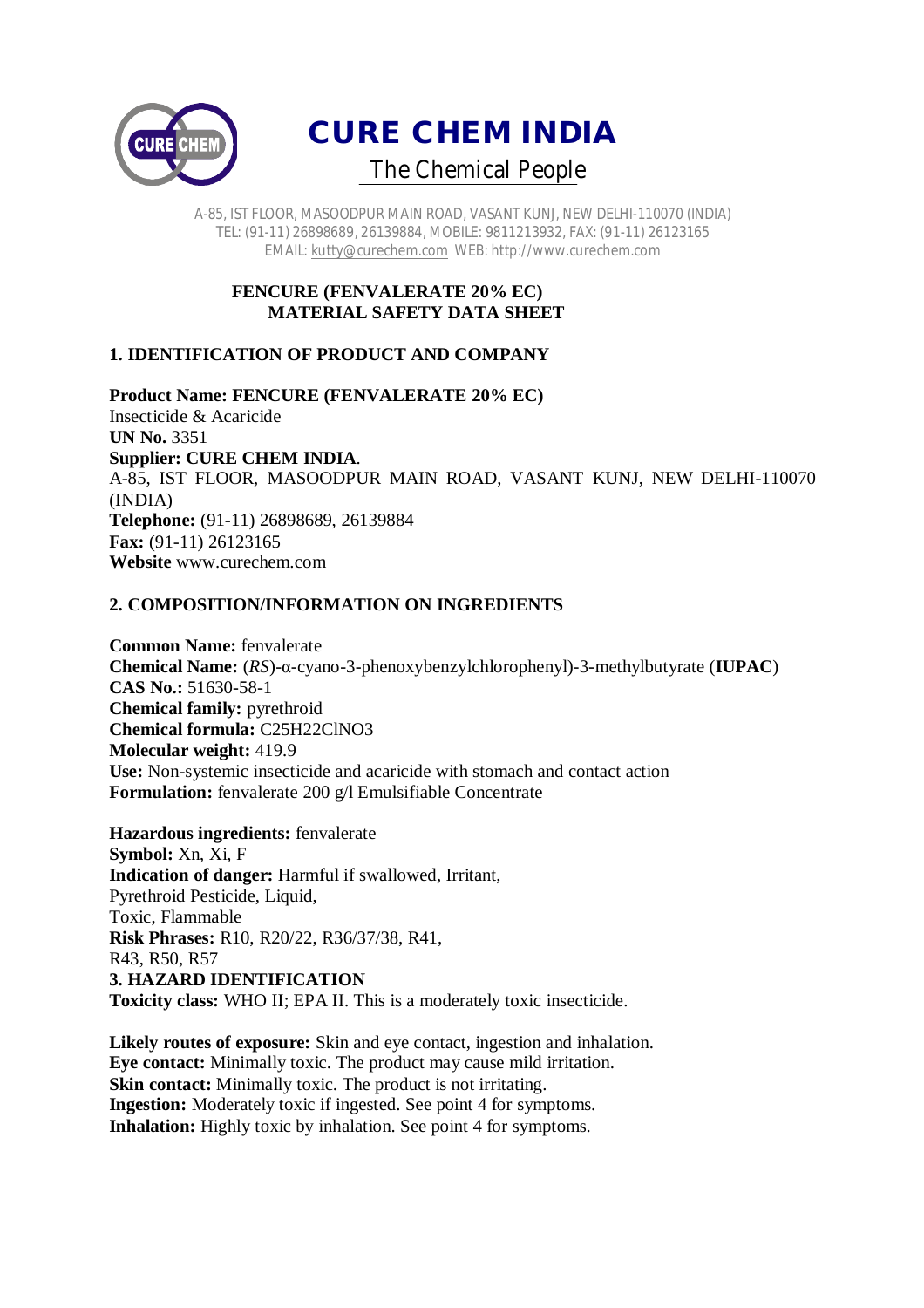



### **4. FIRST AID MEASURES AND PRECAUTIONS**

Symptoms of exposure to the product include: mucous membrane irritation from inhalation, itching and burning of the skin, nausea, vomiting, and gastro-enteritis with diarrhoea, nervousness, anxiety, salivation, incoordination, tremors, muscular paralysis, convulsions, coma, and death through respiratory failure.

#### **Inhalation:**

Remove source of contamination or move victim to fresh air. The affected person must be kept warm and at rest. Supply oxygen if necessary. Treat symptomatically and supportively. Seek medical advice immediately.

#### **Skin contact:**

Remove contaminated clothing, shoes and leather goods. Gently wipe off excess chemical. Wash skin gently and thoroughly with water and non-abrasive soap followed by alcohol. Seek medical advice if necessary. The product is not considered to be a dermal sensitizer, but persons who become sensitized may require specialized medical management with anti-inflammatory agents.

#### **Eye contact:**

Immediately flush eyes with gently flowing lukewarm water or saline solution for 20 minutes, holding the eyelid(s) open. Seek medical attention if necessary.

#### **Ingestion:**

Remove by gastric lavage and catharsis. Supply oxygen if respiration is depressed. Do not perform gastric lavage if victim is unconscious. Seek medical advice immediately.

Qualified medical personnel should perform administration of lavage or oxygen. Do not administer milk, cream, or other substances containing vegetable or animal fats which enhance absorption of pyrethroids.

#### **Advice to physician:**

There is no specific antidote. Treat symptomatically and supportively. Gastric lavage may be required and must be administered by qualified medical personnel, followed by ingestion of activated charcoal with water. If bowel movement has not occurred within 4 hours and patient is fully conscious, give sodium or magnesium sulphate as a cathartic.

### **5. FIRE FIGHTING MEASURES**

#### **Fire and explosion hazard:**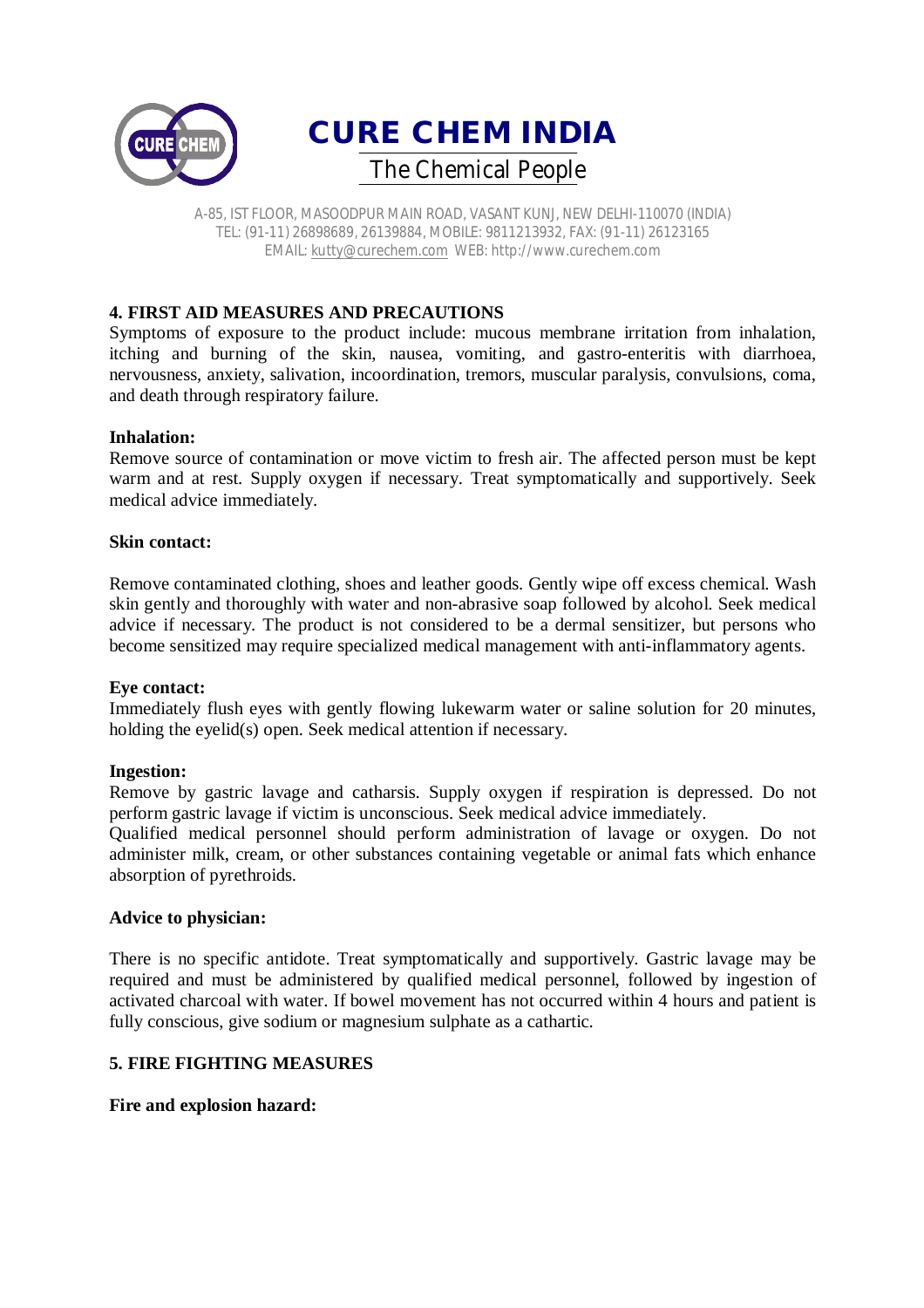



Product is highly flammable and explosive due to formulant (FLAMMABLE ORGANIC SOLVENT) content.

## **Extinguishing agents:**

Extinguish small fires with carbon dioxide, dry powder, or alcohol-resistant foam. Water spray can be used for cooling of unaffected stock, but avoid water coming in contact with the product. Contain water used for fire fighting for later disposal.

#### **Fire fighting:**

Remove spectators from surrounding area. Remove container from fire area if possible. Contain fire control agents for later disposal. Use a recommended extinguishing agent for the type of surrounding fire. Water can be used to cool unaffected containers but must be contained for later disposal. Avoid inhaling hazardous vapours. Keep upwind.

#### **Personal protective equipment:**

Fire may produce irritating or poisonous vapours (toxic fumes of hydrogen cyanide, chlorine, and oxides of nitrogen and carbon), mists or other products of combustion. Fire fighters and others that may be exposed should wear full protective clothing and self-contained breathing apparatus.

# **6. ACCIDENTAL RELEASE MEASURES (SPILLAGE)**

#### **Personal precautions:**

Avoid contact with skin and eyes. Do not breathe in spray or fumes. For personal protection see Section 8.

#### **Environmental precautions:**

Do not allow entering drains or watercourses. When the product contaminates public waters, inform appropriate authorities immediately in accordance with local regulations.

### **Occupational spill:**

Remove all sources of flames and sparks. For small liquid spills, soak up with lime, damp earth or sand, or other noncombustible absorbent material and place into containers for later disposal. For large liquid spills, contain the liquid for later disposal. In situations where product comes in contact with water, contain contaminated water for later disposal. Do not flush spilled material into drains. Keep spectators away.

#### **7. HANDLING AND STORAGE REQUIREMENTS**

#### **Handling:**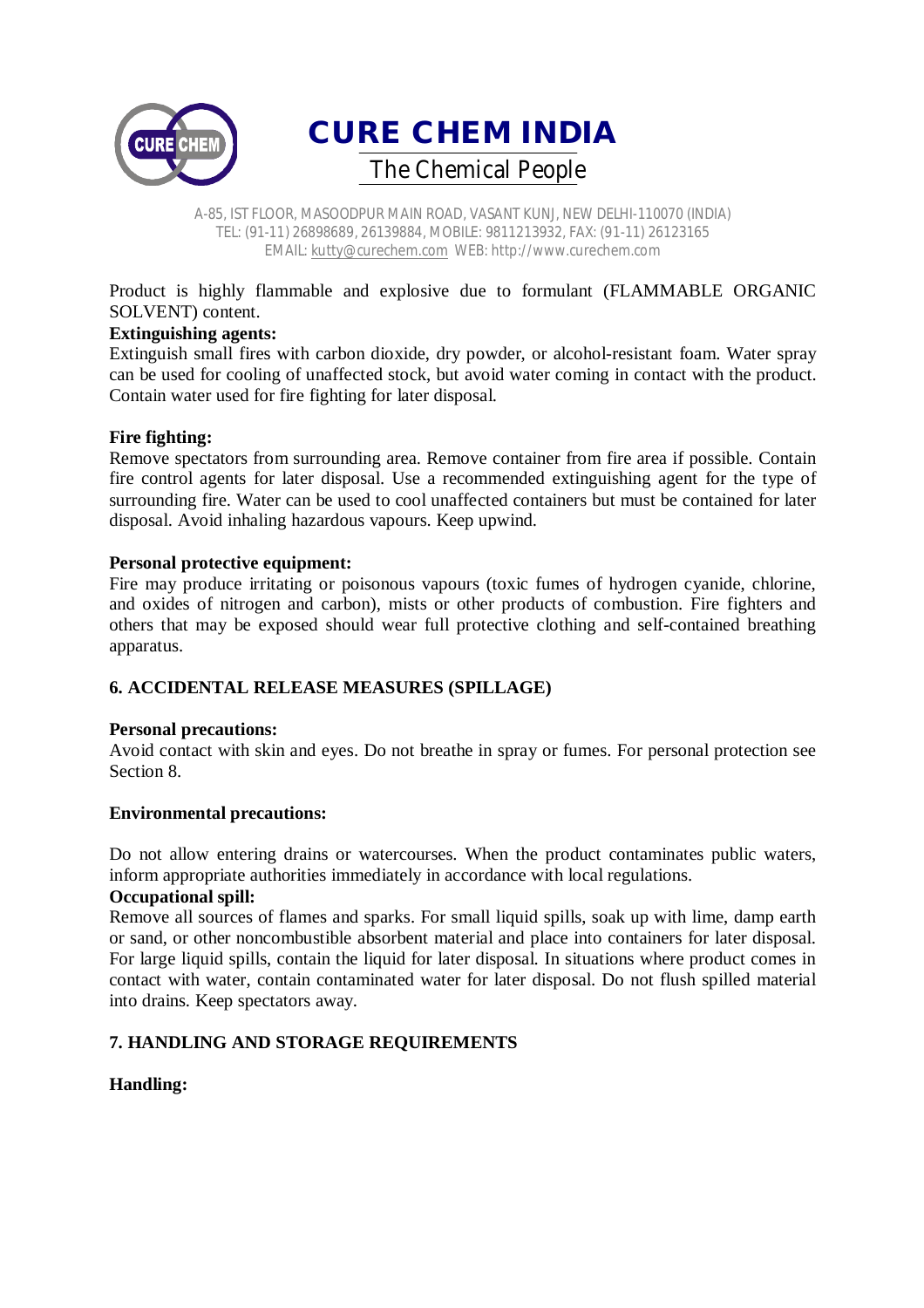



Product is harmful by inhalation or if swallowed, Avoid contact with eyes and skin, and inhalation of fumes. Use with adequate ventilation. Wash hands before eating, drinking, chewing gum, smoking or using the toilet. Operators should change and wash clothing daily. Remove clothing immediately if the insecticide gets inside. Then wash skin thoroughly using a nonabrasive soap and put on clean clothing. Do not apply directly to areas where surface water is present, or to intertidal areas below the mean high water mark. Water used to clean equipment must be disposed of correctly to avoid contamination.

#### **Storage:**

Keep under lock and key and out of reach of unauthorized persons, children and animals. Keep in its original labelled container in isolated, dry, cool and well-ventilated area. Not to be stored next to foodstuffs and water supplies. Local regulations should be complied with.

## **8. EXPOSURE CONTROL / PERSONAL PROTECTION**

It is essential to provide adequate ventilation. Ensure that control systems are properly designed and maintained. Comply with occupational safety, environmental, fire and other applicable regulations.

#### **PERSONAL PROTECTIVE EQUIPMENT:**

If engineering controls and work practices are not effective in controlling exposure to this material, then wear suitable personal protective equipment including approved respiratory protection.

#### **Respirator:**

An approved respirator suitable for protection from dusts and mists of pesticides is required. Limitations of respirator use specified by the approving agency and the manufacturer must be observed.

#### **Clothing:**

Employee must wear appropriate protective (impervious) clothing and equipment to prevent skin contact with the substance.

#### **Gloves:**

Employee must wear appropriate synthetic protective gloves to prevent contact with this substance.

#### **Eye protection:**

The use of safety goggles is recommended. *Emergency eyewash***:** Where there is any possibility that an employee's eyes may be exposed to this substance, the employer should provide an eye wash fountain or appropriate alternative within the immediate work area for emergency use.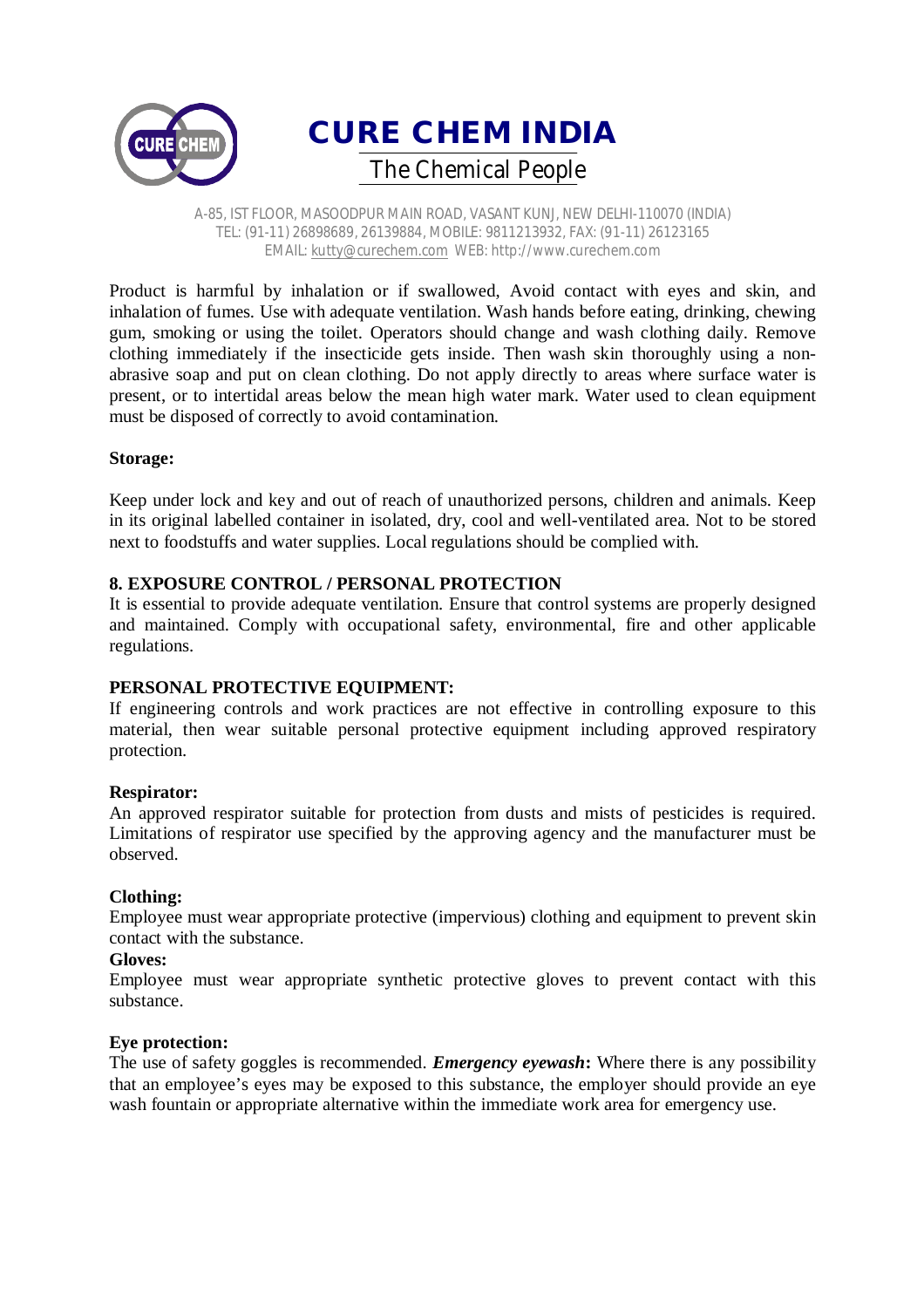



# **9. PHYSICAL AND CHEMICAL PROPERTIES**

**Appearance**: clear yellow to brown liquid. **Odour:** Mild alcohol odour. **Flammability:** Flammable. **Flash point:** 23<sup>0</sup>C (Pensky-marten closed cup). **Storage stability:** Stable for up to 2 years under normal warehouse conditions. The product is stable to light, heat and moisture. **Persistent foaming:** No data available. **Solubility in water:** *Technical material data* 1.07  $\mu$ g/l at 20<sup>0</sup>C (pH 7.0 - 7.8). **Specific Gravity:**  $0.937 \pm 0.05$  g/cm3 at 20 OC.

# **10. STABILITY AND REACTIVITY**

#### **Stability:**

Stable in neutral and acidic media (optimum is pH 4), but hydrolyzed by alkalis. The product is stable to heat and moisture.

**Incompatibility:** Compatible with many insecticides, fungicides and acaricides, but incompatible with alkaline substances and alcohols. A compatibility test is required before using with other products. Do not physically mix concentrate directly with other pesticide concentrates; always dilute first.

Alkaline substances may reduce the activity of the product.

#### **Thermal decomposition:**

Toxic fumes of hydrogen cyanide, chlorine, and toxic oxides of nitrogen and carbon are produced when the product decomposes on heating.

#### **11. TOXICOLOGICAL INFORMATION (***Data for technical material)l*

**Acute oral LD50:** 1500 - 3150 mg/kg in rats. **Acute dermal LD50:** > 5000 mg/kg in rats. **Acute inhalation LC50:** > 0.101 mg/l of air over 4 hours (rats). **Acute skin irritation:** The product was found to be slightly irritating to skin (rabbits). **Acute eye irritation:** The product may cause mild eye irritation (rabbits).

#### **12. ECOLOGICAL INFORMATION**

**Mobility:** The product is not mobile in soil.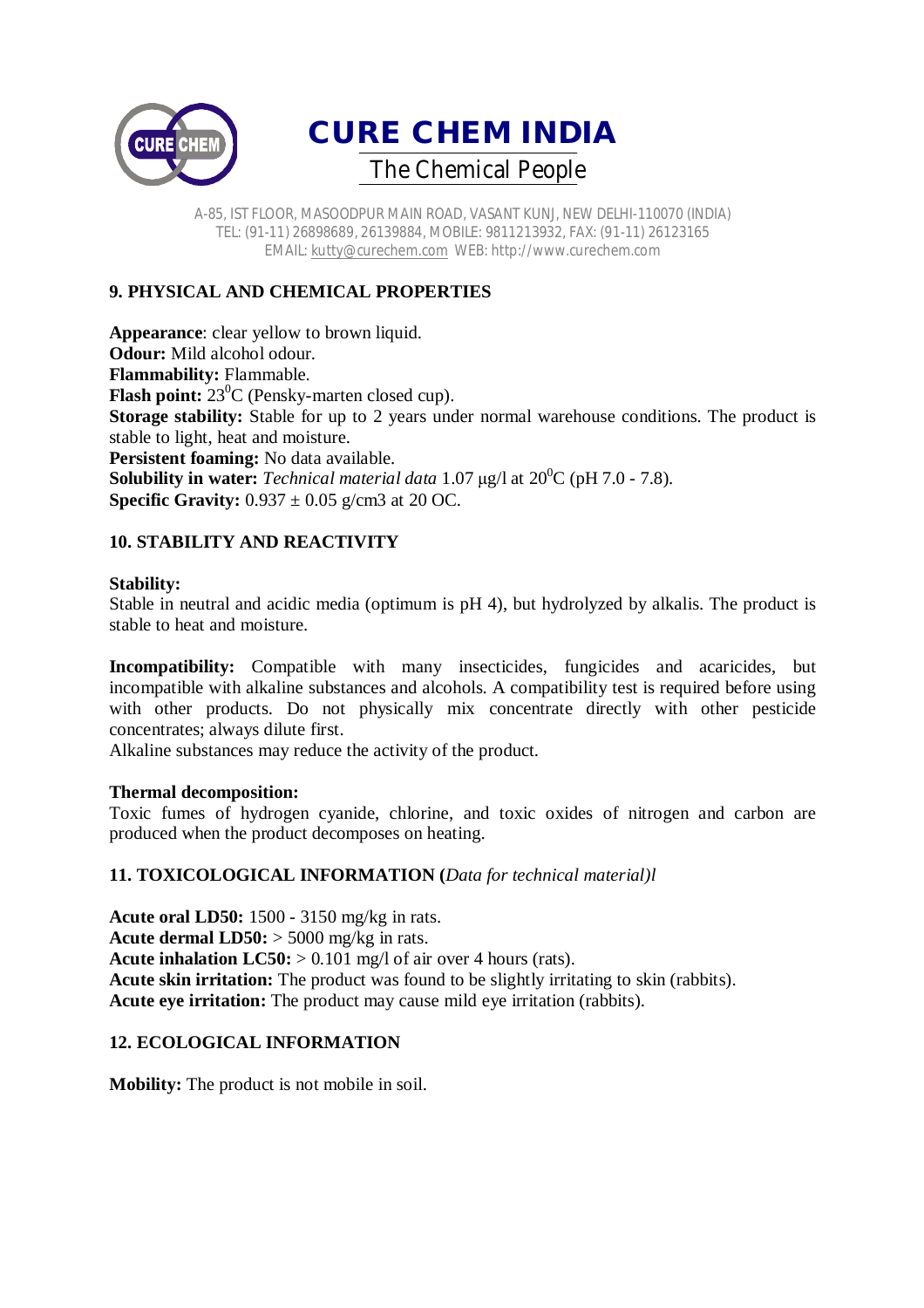



#### **ECOTOXICOLOGY: Birds:**

Acute oral LD50: domestic fowl: > 1600 mg/kg, mallard duck: > 9932 mg/kg **Fish:** Toxic to fish. LC50 (96 hr): rainbow trout: 0.0036 mg/l

**Bees:** Toxic to bees. Contact LD50: 0.23 μg/bee.

# **13. DISPOSAL CONSIDERATION**

#### **Pesticide disposal:**

Contaminated absorbents, surplus product, etc., should be burned in a high- temperature incinerator ( $> 1000^{\circ}$ C) with effluent gas scrubbing. Never pour untreated waste or surplus products into public sewers or where there is any danger of run-off or seepage into water systems. Comply with local legislation applying to waste disposal.

## **Container disposal:**

Emptied containers retain vapour and product residues. Observe all labelled safeguards until container is destroyed.

**TRIPLE RINSE** empty containers in the following manner: Invert the empty container over the spray or mixing tank and allow draining for at least 30 seconds after the flow has slowed down to a drip. Thereafter rinse the container three times with a volume of water equal to a minimum of 10 % of that of the container. Add the rinsings to the contents of the spray tank before destroying the container in the prescribed manner.

Do not re-use the empty container for any other purpose but destroy it by perforation and flattening and bury in an approved dumpsite. Prevent contamination of food, feedstuffs, drinking water and eating utensils. Comply with local legislation applying to waste disposal.

# **14. TRANSPORT INFORMATION**

**UN NUMBER:** 3351 **ADR/IRD:** 6.1 Subsidiary Risk 3 **IMDG/IMO:** 6.1 Subsidiary Risk 3 **ICAO/IATA:** 6.1 Subsidiary Risk 3 **PACKING GROUP:** III **ROAD/RAIL:** Pyrethroid pesticide, liquid, toxic, flammable **AIR/IATA:** 611, Y 611 Pyrethroid pesticide, liquid, toxic, flammable **SEA:** Pyrethroid pesticide, liquid, toxic, flammable. product **considered a marine pollutant.**